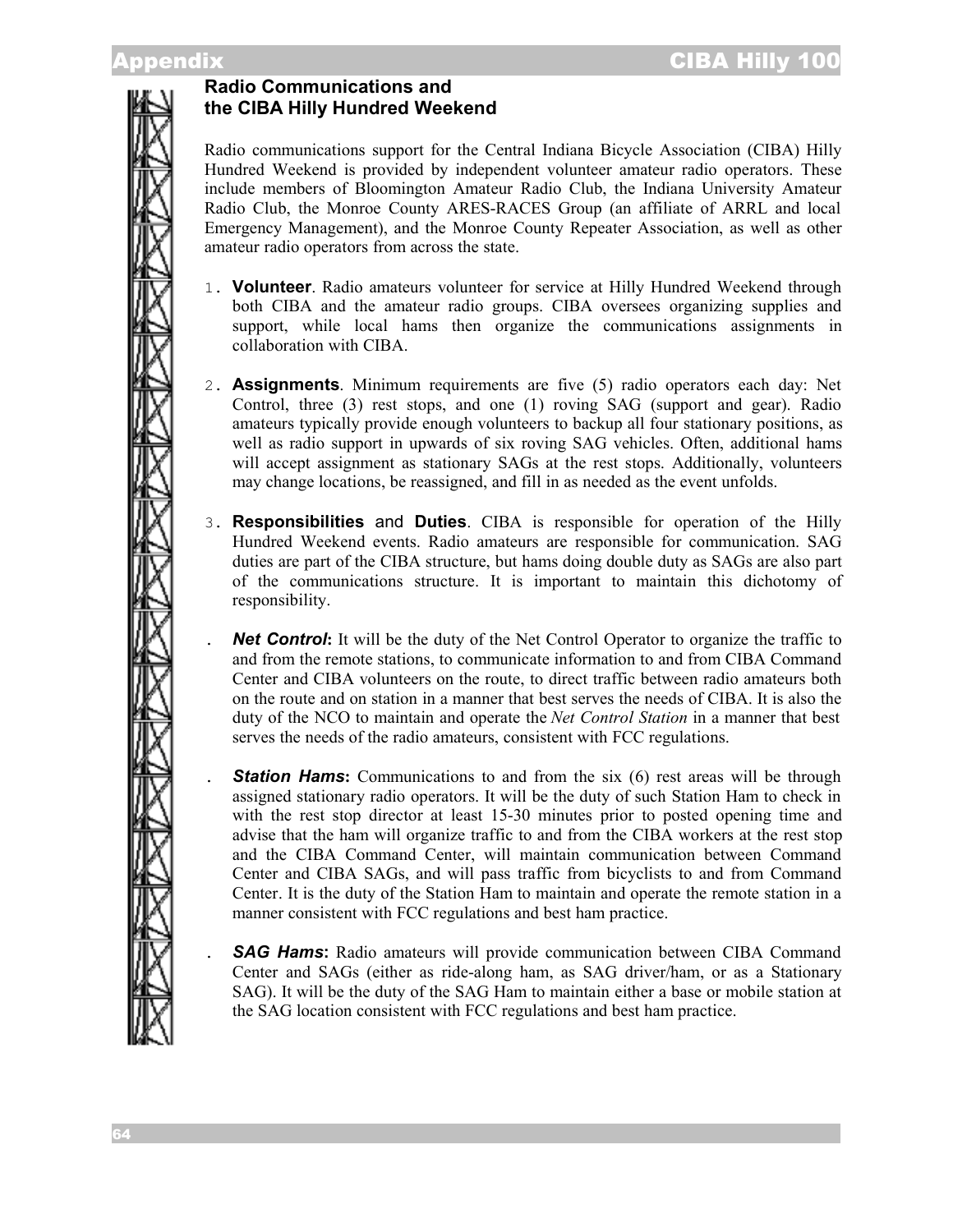- 4. **Radio Frequencies.** Hilly Hundred Weekend will use two primary frequencies. The repeater net frequency will be 146.64 (- .600 offset). The simplex tactical frequency will be 146.58. The backup net frequency will be either the N9TC 146.895 (- .600 offset, PL 136.5 Hz) repeater or the WB9HZX 147.18 (+ .600 offset, PL 136.5 Hz) repeater. Tactical traffic is sometimes passed using 443.775 (+ 500 offset, PL 136.5 Hz). Determination will be directed by NCS. The selection of these, or other, frequencies by Hilly Hundred Weekend in no way prohibits their use by other radio amateurs. Proper amateur operation and courtesy shall be observed at all times.
- 5. **Net Operations.** The Hilly Hundred Weekend is a *Directed Net.* All communications traffic will be channeled through the Net Control Station. NCO will not attempt to start the net until the frequency is clear. WB8TLH (146.64) will be placed in net mode (no PL tone, single courtesy beep) unless band conditions warrant a protective PL tone. At such time, and at appropriate intervals, Net Control will announce that a PL of 136.5 Hz would be required to access the net. "Emergency" or "Priority" traffic, whether from the event or from other sources, will have priority over all other traffic.

## 6. **Prioritizing Traffic/Words.**

*EMERGENCY*--Any message having life and death urgency to any person or group of persons, which is transmitted by Amateur Radio in the absence of regular commercial facilities. This includes official messages of welfare agencies during emergencies requesting supplies, materials or instructions vital to relief of stricken populace in emergency areas. During normal times, it will be *very* rare. When in doubt, do not use it.

**PRIORITY**--This is for a) important messages having a specific time limit, b) official messages not covered in the emergency category, c) press dispatches and emergency-related traffic not of the *utmost* urgency, d) notice of death or injury in a disaster area, personal or official.

*WELFARE*--This refers to either an inquiry as to the health and welfare of an individual in the disaster area or an advisory from the disaster area that indicates all is well. Welfare traffic is handled only after all emergency and priority traffic is cleared.

*ROUTINE*--99 out of 100 messages will be *Routine* traffic/words and will be prioritized by NCS depending upon the needs of CIBA. In disaster situations, traffic labeled Routine should be handled last, or not at all when circuits are busy with higher precedence traffic. NCS will typically use "Wait" or "Stand by" to line up calling stations during high traffic periods or while consulting with appropriate authorities, such as CIBA Command Center.

- 7. **Simplex Tactical Frequency.** When within range, mobile SAGs and hams may contact the Station Hams using the simplex frequency 146.58. These shall be informal contacts using standard station-to-station protocols and requiring no net discipline. Where possible, at least one station at each location will be monitoring the simplex frequency. If it is difficult to make contact, rely on NCS to pass the traffic on the Hilly Hundred net. "*Rest Area 2. Please meet SAG [callsign] on simplex"* or "*ARL ELEVEN on 146.58"* – see ARRL Radiogram, the "check" is "ARL," not ARRL.
- 8. **Accuracy and Brevity.** Hams will endeavor to limit transmissions to 20-30 seconds and will pause between transmissions in order to allow traffic of higher priority to be passed on the net. *Writing down (or logging) both incoming and outgoing messages facilitates accuracy and brevity*.

**Tactical Callsigns.** The use of tactical callsigns to save time and assist in location will be encouraged. Mobile hams and SAGs may use suffixes as tactical callsigns. FCC regulations requiring full call identification at the end of each contact (and at 10 minute intervals) will be strictly followed.

*Rest Area one, this is Net Control …Net Control, this is Rest Area one [traffic/words] … [callsign], Rest Area one, clear …[callsign], Net Control, clear*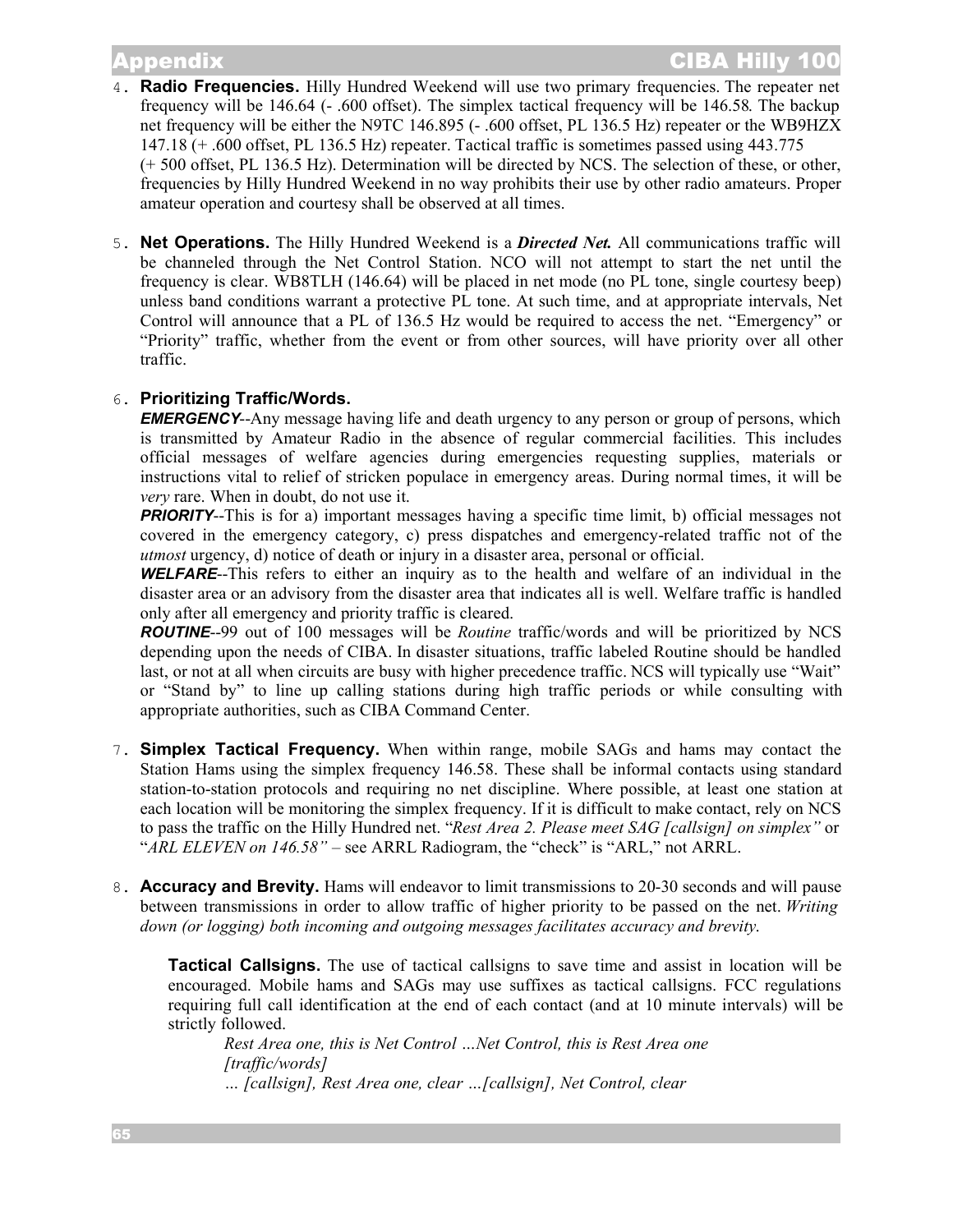**Direct Contact** and **Third Party Traffic.** These tactics can save valuable airtime and are often more accurate than voice relays through the NCS.

*Direct Contact.* NCS will honor requests for *"…permission to go direct with [callsign]."* This is similar to National Traffic System (NTS) "Tactical dispatching," except, for expediency, the transmitting station, rather than the receiving station, shall initiate the direct call. Both stations will end *Direct Contact* with *"[callsign] clear."*

*Third Party Traffic.* When passing traffic between non-hams (such as between a CIBA official and a CIBA volunteer) or between a ham and a non-ham, operators may use "third party traffic" techniques to facilitate the information exchange. The control operator should inform the third party of FCC rules, instruct them to keep transmissions short, and maintain control of the PTT switch. Hams operating *Third Party Traffic* will clear with "[*callsign*] *ending third party traffic.*" If possible, a better choice would be to use "formal" NTS messages and ARRL Radiograms.

9. **Code and Ciphers.** Amateur radio operators may not hide the meaning of communications by putting them in codes or ciphers – except for a few specific exceptions cited in FCC Part 97. CW is one of the exceptions; another is the ARRL "numbered Radiograms." These may prove useful for events. However, since this is a "phone" net, reading the entire Radiogram may be cumbersome. Balance the use of these numbered communications for instances in which accuracy and radio security are more important than expediency.

## *ARRL Numbered Radiograms for Emergency Use***: [adapted]**

- **ONE** -- Everyone safe here. Please don't worry.
- **TWO --** Coming home as soon as possible.
- **THREE** -- Am in hospital. Receiving excellent care and recovering fine.
- **FOUR** -- Only slight property damage here. Do not be concerned about disaster reports.
- **FIVE --** Am moving to new location. Send no further mail or communication. Will inform you of new address when relocated.
- **SIX -** Will contact you as soon as possible.
- **EIGHT** -- Need additional and mobile or portable equipment for immediate emergency use.

**NINE --** Additional radio operators needed to assist with emergency at this location.

**TEN** -- Please contact . Advise to standby and provide further emergency information, instructions or assistance.

**ELEVEN** -- Establish Amateur Radio emergency communications with on MHz. **THIRTEEN --** Medical emergency situation exits here.

**FOURTEEN** -- Situation here becoming critical. Losses and damage from increasing.

- **FIFTEEN** -- Please advise your condition and what help is needed.
- **SIXTEEN** -- Property damage very severe in this area.

**EIGHTEEN** -- Please contact me as soon as possible at

**NINETEEN --** Request health and welfare report on\_\_\_\_\_\_.

(State name, address and telephone number.) [Transmit this ONLY after request from NCS.] **TWENTY** -- Temporarily stranded. Will need some assistance. Please contact me at

- **TWENTY ONE --** Search and Rescue assistance is needed by local authorities here. Advise availability.
- **TWENTY TWO** -- Need accurate information on the extent and type of conditions now existing at your location. Please furnish this information and reply without delay.

**TWENTY THREE** -- Report at once the accessibility and best way to reach your location.

**TWENTY FOUR --** Evacuation of residents from this area urgently needed. Advise plans for help. **TWENTY SIX --** Help and care for evacuation of sick and injured from this location needed at once.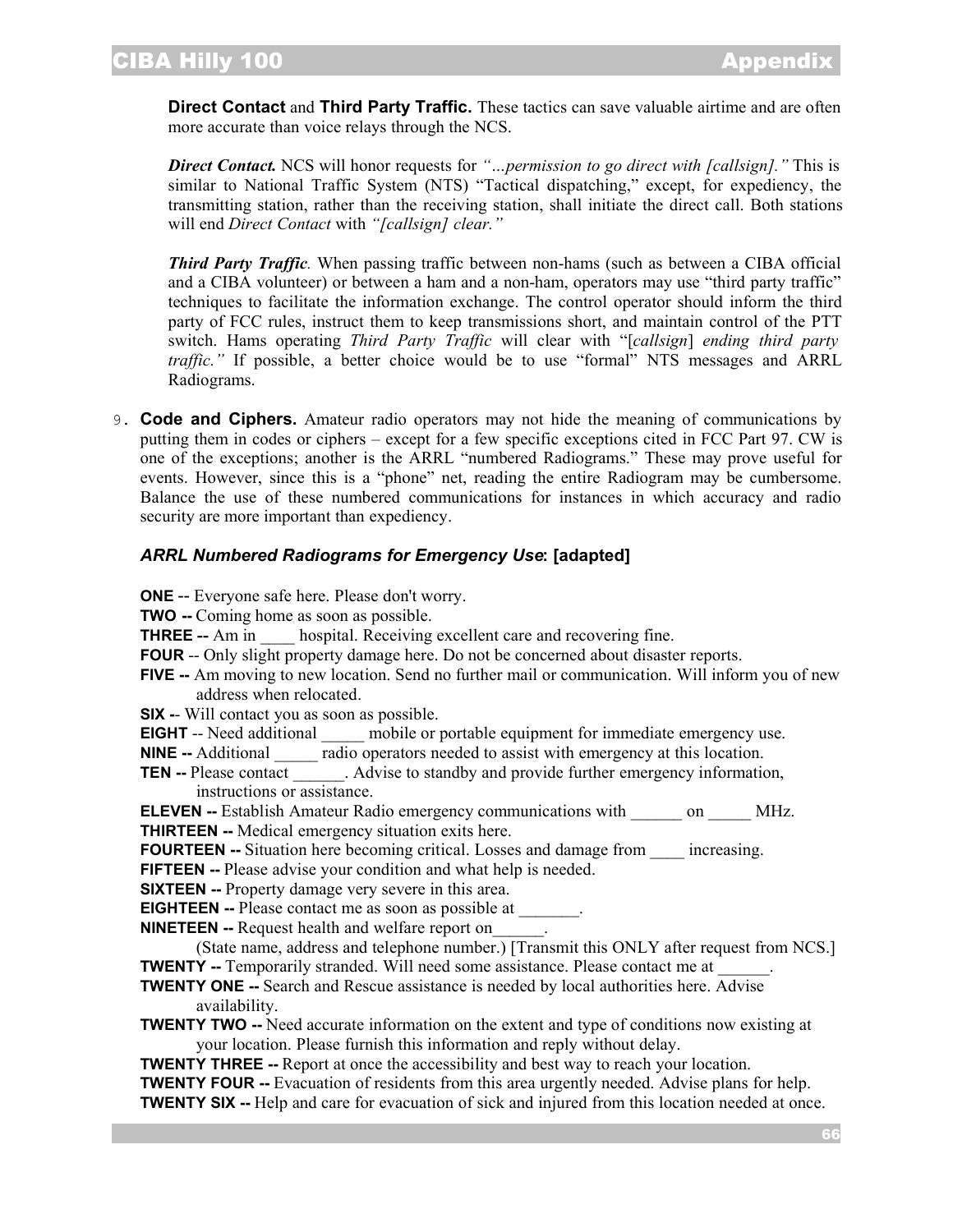## Appendix CIBA Hilly 100

### **ARRL Message Form**

In times of emergency, radiograms may be used to communicate information critical to saving lives or property or to inquire or learn about the health or welfare of a disaster victim. During these times, NTS works in concert with ARES and other emergency and disaster relief organizations. In some cases, the message form also serves as a log of the operation. Multiple copies of this form will be distributed to volunteers and ARS operators.

|                                                                                                                                                                                                                                                                                                                                                                                                                                             | The American Radio Relay League<br><b>RADIOGRAM</b><br>Via Amateur Radio |                                              |                                              |                                                                                                                                                                                                                                                                                                                                                                     |                                                                                           |            |                                         |
|---------------------------------------------------------------------------------------------------------------------------------------------------------------------------------------------------------------------------------------------------------------------------------------------------------------------------------------------------------------------------------------------------------------------------------------------|--------------------------------------------------------------------------|----------------------------------------------|----------------------------------------------|---------------------------------------------------------------------------------------------------------------------------------------------------------------------------------------------------------------------------------------------------------------------------------------------------------------------------------------------------------------------|-------------------------------------------------------------------------------------------|------------|-----------------------------------------|
| Number                                                                                                                                                                                                                                                                                                                                                                                                                                      | Precedence                                                               | HX.                                          | Station of Origin                            | Check                                                                                                                                                                                                                                                                                                                                                               | Place of Origin                                                                           | Time Filed | Date                                    |
| To:                                                                                                                                                                                                                                                                                                                                                                                                                                         |                                                                          |                                              |                                              | This Radio Message was received at:<br>Amateur Station<br>City, State, Zip                                                                                                                                                                                                                                                                                          |                                                                                           |            |                                         |
| Telephone Number:                                                                                                                                                                                                                                                                                                                                                                                                                           |                                                                          |                                              |                                              |                                                                                                                                                                                                                                                                                                                                                                     |                                                                                           |            |                                         |
| the control of the control of the control of                                                                                                                                                                                                                                                                                                                                                                                                |                                                                          | the control of the control of the control of | the control of the control of the control of |                                                                                                                                                                                                                                                                                                                                                                     | the control of the control of the control<br>the control of the control of the control of |            | <u> 1980 - Johann Barbara, martin a</u> |
| Signature                                                                                                                                                                                                                                                                                                                                                                                                                                   |                                                                          |                                              |                                              |                                                                                                                                                                                                                                                                                                                                                                     |                                                                                           |            |                                         |
| REC'D                                                                                                                                                                                                                                                                                                                                                                                                                                       | From<br>Date                                                             |                                              | Time                                         | <b>SENT</b>                                                                                                                                                                                                                                                                                                                                                         | To                                                                                        | Date       | Time                                    |
| A licensed Amateur Radio Operator, whose address is<br>shown above, handled this message free of charge. As<br>such messages are handled solely for the pleasure of<br>operating, a "Ham" Operator can accept no<br>compensation. A return message may be filed with the<br>"Ham" delivering this message to you. Further<br>information on Amateur Radio may be obtained from ARRL<br>Headquarters, 225, Main Street, Newington, CT 06111. |                                                                          |                                              |                                              | The American Radio Relay League, Inc. is the National<br>Membership Society of licensed radio amateurs and the<br>publisher of <i>QST</i> Magazine. One of its functions is<br>promotion of public service communication among<br>Amateur Operators. To that end, The League has<br>organized the National Traffic System for daily<br>nationwide message handling. |                                                                                           |            |                                         |

In accordance with FCC regulations, the contents of messages handled by amateur radio are not divulged to any unauthorized persons. These communications are furnished without any form of compensation. This form is more efficient than many "relays" which may be incorrectly "translated" by the operators, especially if there is a high percentage of special agency terminology or technical terms.

ARRL FSD-3 contains Relief *Emergency Recommended Procedures* which allow for the use of "numbered" Radiograms. FCC rules and regulations allow for these ARRL numbered shortcuts as they are not intended to obscure the contents of the message, but rather to further reduce the possibility of ambiguity or error. These "numbers" refer to the following shortcuts in **Group One for Possible Relief Emergency** traffic – not to the "message number" box on the Radiogram: